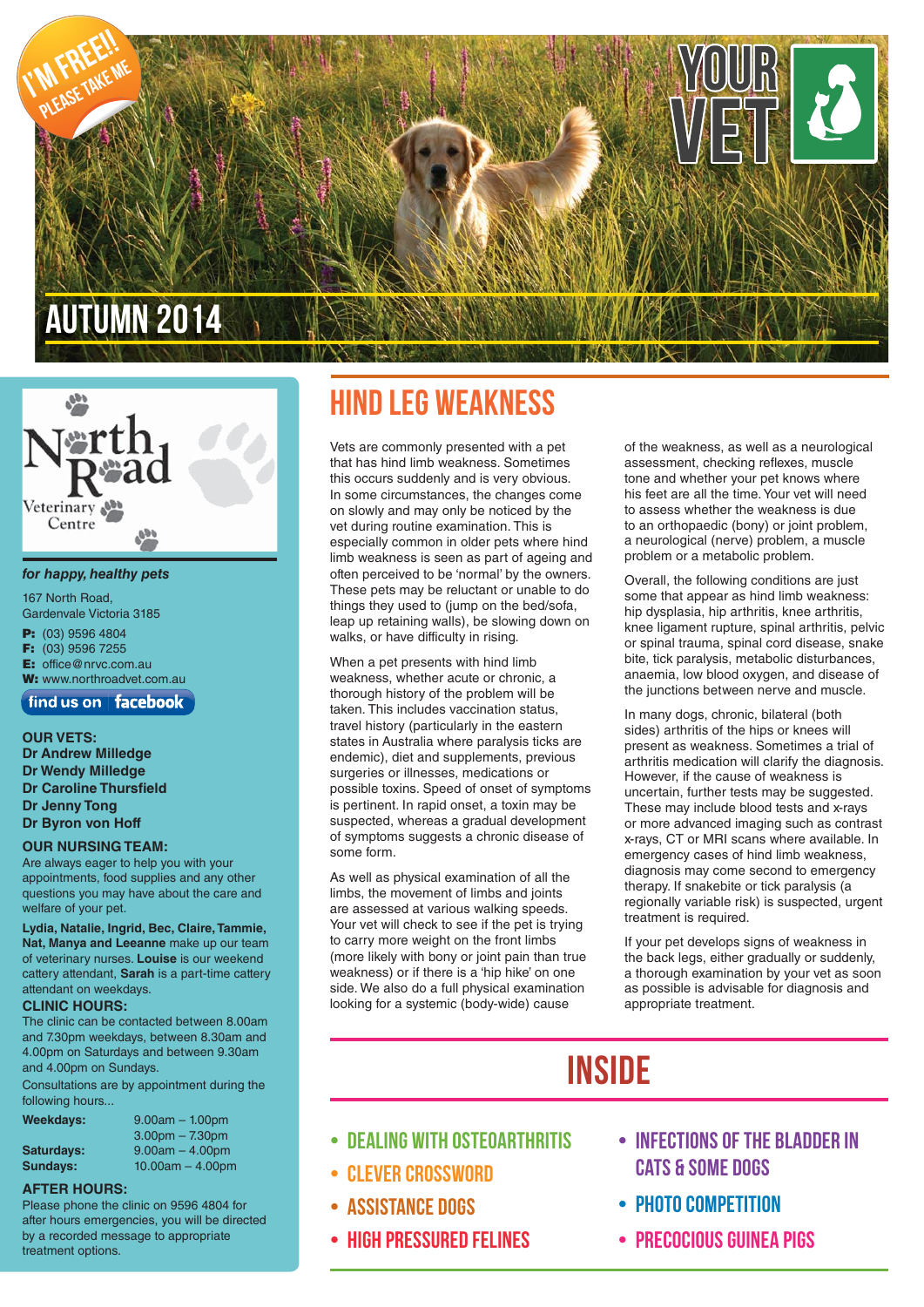## Dealing with Osteoarthritis

Osteoarthritis (OA) is a degenerative joint disease that can be quite painful, making movement difficult. Most of the joints in the body depend on a layer of cartilage acting as a cushion which also provides a smooth surface so the adjoining bones can move freely over each other. With arthritis, the cartilage deteriorates so that movement of bones becomes less smooth.

It is estimated that 20% of all dogs over the age of one year have some degree of osteoarthritis. This is usually a result of wear and tear on the joint cartilage but can be secondary to underlying problems such as hip dysplasia (a genetic disease where there is an abnormal shallowing of the hip socket) and luxating patellae (dislocating kneecaps). Both of these are common inherited conditions.

Signs that indicate your dog could have arthritis include:

- reluctance to play
- difficulty getting up, climbing stairs or jumping up or down
- limping or stiffness in the legs
- lameness
- repeatedly licking at a joint
- yelping in pain when touched

Osteoarthritis is a progressive condition that cannot be cured medically. There are however many things you can do to help control and slow its progress. These areas include weight control, exercise, medication, massage and environment.

#### **WEIGHT CONTROL**

Obesity can contribute to arthritis, as the joint must carry a greater load than that for which it was designed. It is therefore imperative that you keep your dog's weight under control.

Although a pet of normal weight may have OA in one joint as a result of past trauma,

the majority of pets have OA in multiple joints as a result of increased body fat. Pets are considered obese if they are 20-30% over their ideal weight.

#### **EXERCISE**

Exercise can strengthen the muscles and ligaments, thus reducing the risk of injury. Controlled exercise such as leash walking and swimming helps maintain muscle bulk without putting the joints under excessive strain.

#### **MEDICATION**

See your vet for advice on appropriate medications such as anti-inflammatories and chondroprotective agents. These can be administered as pills, liquids or as an injection. Never administer human antiinflammatories to animals  $-$  some of them have serious (or even fatal) side effects.

#### **MASSAGE**

Massage can increase flexibility and circulation. Massaging around the affected joints helps, as does a range of passive movement exercises. These involve gently bending the joint to its point of maximum flexion and extension.

#### **ENVIRONMENT**

During winter, pets need extra care. Make sure they have a warm protected bed, away from winter chills and rain. The bed should be padded so as not to put excess strain on the joints.

To determine whether your dog has OA, it is best to make an appointment with your vet for a full physical examination and assessment. This is important to ensure a proper diagnosis of osteoarthritis is made, as other conditions can mimic this condition. Your vet will be able to discuss the various treatments available and the best treatment options for your dog.









#### **ACROSS**

- **5.** (both sides)
- **8.** (bony)
- **9.** What can strengthen the muscles and ligaments, thus reducing the risk of injury?

#### **DOWN**

- **1.** What is is a degenerative joint disease?
- **2.** An over active thyroid gland is...
- **3.** What will the gap in a young Guinea pig's pelvic bone fill with?
- **4.** (nerve)
- **6.** Assistance Dogs Australia train \_\_\_\_\_\_\_\_\_ and golden retrievers to help people suffering from physical disabilities.
- **7.** What can increase flexibility and circulation?



EACH OF THE WORDS CAN BE FOUND IN THIS ISSUE OF "YOUR VET". ANSWERS ARE SHOWN ON BOTTOM OF THE BACK PAGE.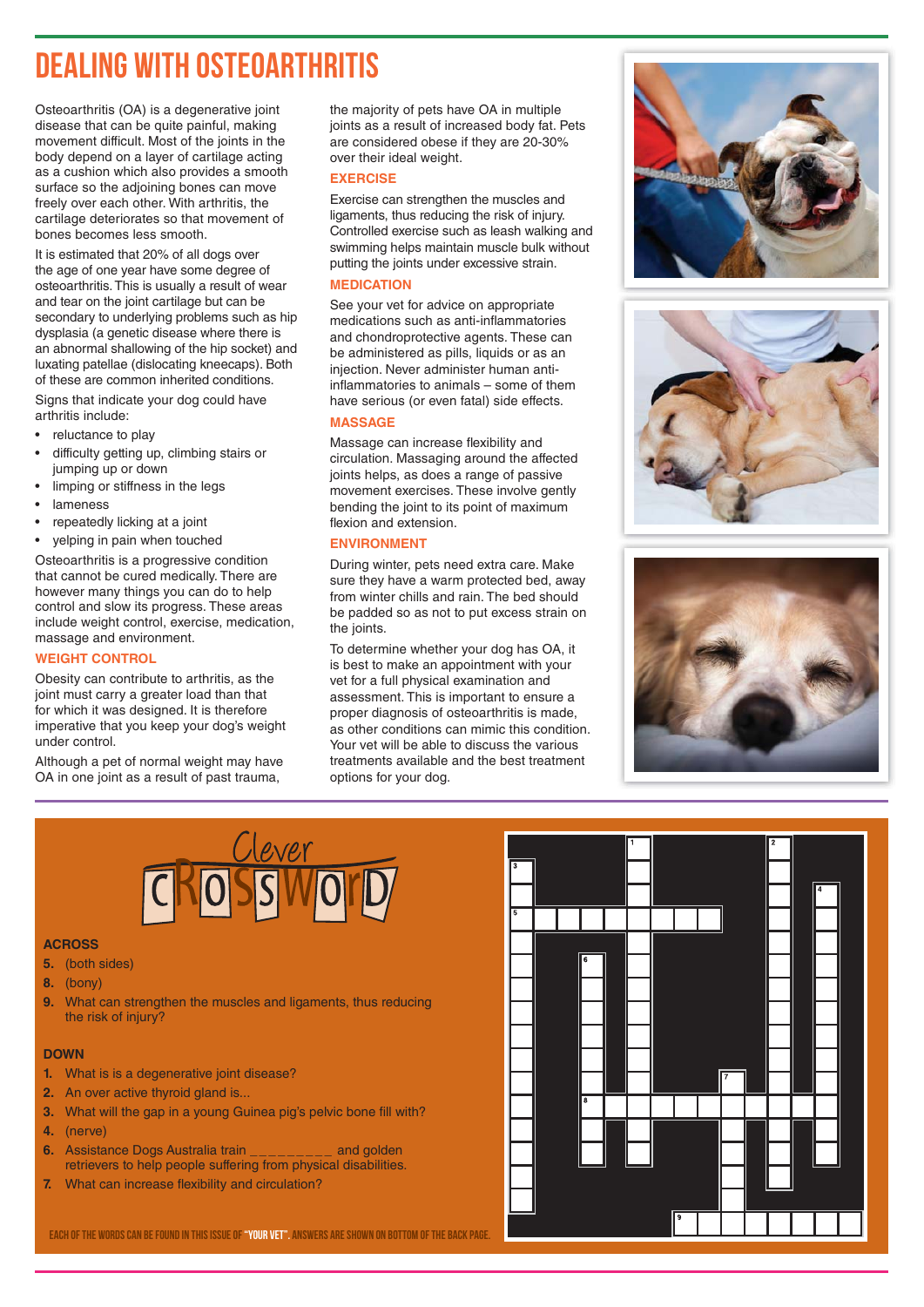

### Assistance Dogs

Most of us know about Guide Dogs and the wonderful work they do for humanity. We know that these magnificent animals bring so much joy and independence to people who might otherwise be denied it. But how many of us know about the important work of Assistance Dogs Australia?

This charity is involved in the training of labradors and golden retrievers to help people suffering from physical disabilities. The tasks they perform include opening doors, picking up items, and even pressing road-crossing buttons. The dogs ultimately give their owner more confidence and independence, and help relieve some of the loneliness and isolation that disabled people sometimes experience.

One of the goals of Assistance Dogs Australia is to eventually place up to 100 dogs per year!

If the thought of helping this valuable service appeals to you, there are ways you can help. You can sponsor a puppy financially, for about the cost of a cup of coffee a day! You could enrol to 'puppy raise' a pup for up to 18 months in your home. All of its major expenses are covered, and you have the pleasure of time with the dog, and the brilliant feeling of knowing you are helping someone in the future. However, to qualify for puppy raising, you cannot be working full time and your children need to be school age or older. If you like the idea of helping, but can't commit to puppy raising, you could become a puppy sitter or a puppy socialiser.

Assistance Dogs Australia have centres across Australia and have all sorts of ways that you can get involved, so if supporting a wonderful charity based on the power of the human-animal bond appeals to you, why not get in touch and see how you could help.

For more information, please check out **www.assistancedogs.org.au**.

### High Pressured FELINES With Autumn right around the corner your



Just like us, our feline friends can suffer from high blood pressure. This is usually a condition of older cats and can occur on its own or secondary to other elderly cat diseases such as kidney failure and hyperthyroidism (an over active thyroid gland). Whatever the cause, the end result is a consistently high blood pressure or hypertension. Prolonged elevation of blood pressure can cause sudden blindness, bleeding into the eyeball, dilated pupils, kidney damage, nosebleeds and fitting.

Whilst high blood pressure can be measured using specialised machines, interpreting the results can sometimes be difficult. A syndrome known as "white coat hypertension" readily occurs in cats. The stress of cat carriers, car rides to the vet and being attached to a monitor and asked to stay still can raise a cat's blood pressure to falsely high levels. Several readings are taken to ensure the most accurate result.

Treatment of hypertension involves treating any underlying disease and using drugs to help dilate the blood vessels. If your cat is placed on blood pressure medication by your vet, make sure you keep up with follow up checks, as the dose of medication often requires adjustment.

# Infections of the bladder in Cats & Some Dogs

cat is more likely to develop a bladder infection. Cats who are more reluctant to go out in changing weather to wee outside, will often get retention cystitis. This is very common in cats and some dogs and the following are some ways to help you deal with bladder infections and some early warning signs.

Firstly, male cats can get a totally obstructed urethra within hours from bladder stones caused by bladder infections, so if you see your cat or dog repeatedly straining to urinate, they must be taken immediately to your veterinarian. Bladder obstructions are serious and can cause death very quickly. Female cats have a wider urethra so can more often be treated safely at home. However, we strongly recommend having your vet take a look if this is the first time they've had this problem.

#### **URINE**

To help naturally treat and prevent bladder infections, your cat or dog needs acidic urine. Acidic urine will dissolve bladder stones and make bacterial infection very

unlikely, as the bacteria cannot usually survive in acidic urine. Make sure they have plenty of water to drink and mix in a pinch or teaspoon of ascorbic acid powder twice daily. Make sure you use this acidic form of vitamin C (sodium ascorbate or calcium ascorbate are respectively alkaline or neutral so cannot be used). Acidifying the urine can drastically decrease the chances of cystitis.

#### **DIET**

Studies have shown that mixing your cats diet with dry and wet food can help a cat get the hydration it may lack by drinking water alone. Some dried foods are specifically made for this type of condition and are more acidic and contain less magnesium (a component of bladder stones). Feeding your cat wet food is a much better option if they are experiencing this problem. Try raw meat, as is produces acidic urine a few hours after it's eaten, giving the bladder a nice wash out.

For the best results for treating bladder infections, you should definitely contact your veterinarian and begin treatments, with ongoing monitoring of urine.